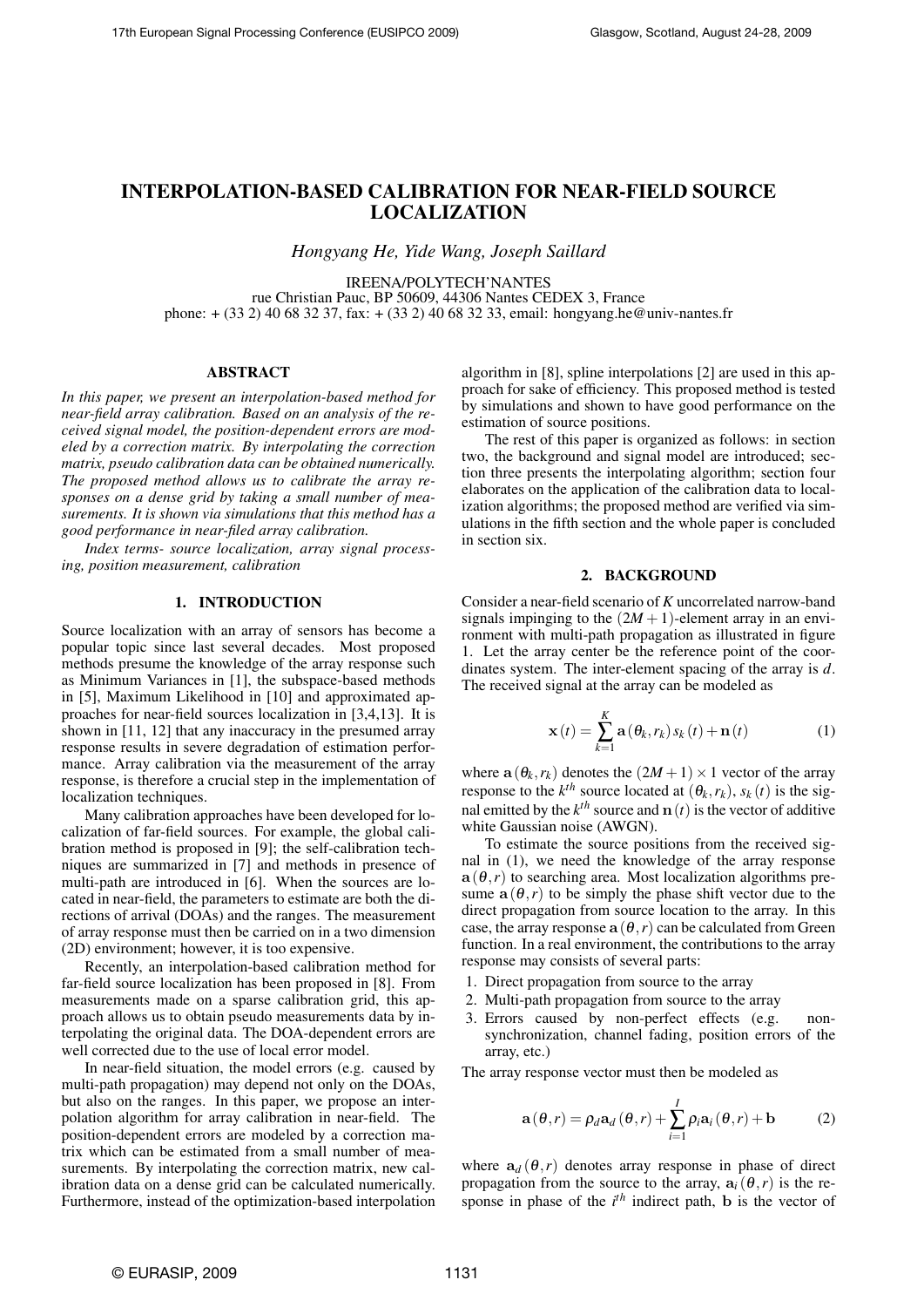

Figure 1: Array configuration: a 2M+1-element array is employed to localize sources in presence of multi-path propagation and model errors

errors caused by non-perfect effects,  $\rho_d$  is the signal attenuation factor of the direct propagation,  $\rho_i$  is the attenuation factor of the propagation and the reflection in the *i th* indirect path, *I* denotes the number of indirect paths. Without loss of generality, we can normalize the propagation attenuation by taking  $\rho_d = 1$ .

To simplify the array response model (2), we introduce a correction matrix  $\mathbf{Q}(\theta, r) \in C^{(2M+1)\times(2M+1)}$  which is dependent on  $(\theta, r)$ . We can rewrite (2) as

$$
\mathbf{a}(\theta, r) = \mathbf{Q}(\theta, r) \mathbf{a}_d(\theta, r) \tag{3}
$$

We note that all the contributions to the array response can be modeled by (3). If mutual coupling of the array is neglected,  $\mathbf{Q}(\theta, r)$  is a diagonal matrix. Under this hypothesis (which is considered in the whole paper), the diagonal matrix  $\mathbf{Q}(\theta, r)$  can be obtained by

$$
q_m(\theta, r) = \frac{a(\theta, r, m)}{a_d(\theta, r, m)}
$$
(4)

where  $a(\theta, r, m)$  and  $a_d(\theta, r, m)$  are the elements of  $a(\theta, r)$ and  $\mathbf{a}_d(\theta, r)$  corresponding to the  $m<sup>th</sup>$ sensor,  $q_m(\theta, r)$  is the diagonal element in the  $(2M + 1 - m)^{th}$  row of  $\mathbf{Q}(\theta, r)$ . Practically,  $a(\theta, r)$  is calibrated via measurements.  $a_d(\theta, r)$ is the phase shift in the direct path, which can be calculated with Green function and the positions of the array elements. We note that the array configuration can be arbitrary. To simplify the presentation, we consider uniform linear arrays (ULA) in this paper. Then, we write  $a_d$  ( $\theta$ , *r*) as

$$
\mathbf{a}_{d}(\theta, r) = \left[e^{j\tau_{-M}}, \dots, e^{j\tau_{m}}, \dots, e^{j\tau_{M}}\right]^{T}
$$
 (5)

with

$$
\tau_m = \frac{2\pi}{\lambda} \left( \sqrt{r^2 + m^2 d^2 - 2rmd\cos\theta} - r \right) \tag{6}
$$

where the superscript *T* denotes the matrix transposition and  $\lambda$  is the wavelength of the source signal.

# 3. INTERPOLATION OF CALIBRATION

To calibrate the array response in presence of multi-path propagation, we are required to make measurements. The precision of localization is dependent on the density of the calibration grid. A large number of measurements (on a dense calibration grid) are required to achieve a good performance in localization, however, it is too expensive to make lots of measurements.

Another solution for the calibration of array response is to interpolate the calibration data measured on a sparse grid. Since the array response varies largely with respect to source position, interpolating  $a(\theta,r)$  may bring a lot of noise, which could degrade greatly the precision of the localization. From Green function and array response model (3), we know that the attenuation of multi-path propagation is bigger than that of direct propagation, so the most important contribution of the array response comes from the direct propagation. Consequently, we could consider that the correction matrix  $\mathbf{Q}(\theta, r)$  in (3) varies near identical matrix. The interpolation algorithm is then performed to the correction matrix  $\mathbf{Q}(\theta, r)$  via five steps.

1. Measure the array response  $a(\theta, r)$  on a sparse grid with

$$
\theta = \theta_{meas_1}, \theta_{meas_2}, \ldots, \theta_{meas_j}
$$

and

and

 $r = r_{meas_1}, r_{meas_2}, \ldots, r_{meas_L}.$ 

2. Choose the density of the new calibration grid:

$$
\theta = \theta_{new_1}, \theta_{new_2}, \ldots, \theta_{new_O}
$$

$$
r = r_{new_1}, r_{new_2}, \ldots, r_{new_P},
$$

where  $O > J$ ,  $P > L$  with *O* and *P* being positive integers which indicate the density of the new grids.

- 3. Estimate the correction matrix  $\mathbf{Q}(\theta, r)$  at all the measured positions by (4), (5) and (6), i.e. for  $\theta =$  $\theta_{meas_1}, \theta_{meas_2}, \ldots, \theta_{meas_J}$  and  $r = r_{meas_1}, r_{meas_2}, \ldots, r_{meas_L}$ .
- 4. Calculate the correction matrix  $\mathbf{Q}(\theta, r)$  at all the interpolated positions by using cubic spline interpolation [2] (More details are presented in appendix).
- 5. Calculate the array response  $a(\theta,r)$  by (3) with the results obtained in the fourth step. The new calibration data are obtained with  $\theta = \theta_{new_1}, \theta_{new_2}, \dots, \theta_{new_O}$  and  $r = r_{new_1}, r_{new_2}, \ldots, r_{new_P}.$

## 4. MUSIC METHOD FOR LOCALIZATION

With the pseudo array response obtained from the last section, the DOAs and ranges of the sources can be estimated by 2-D MUSIC method. The pseudo MUSIC spectrum is given by

$$
P_{MUSIC}(\theta, r) = \frac{1}{\mathbf{a}^H(\theta, r) \mathbf{U}_n \mathbf{U}_n^H \mathbf{a}(\theta, r)}
$$
(7)

where  $\theta$  and *r* denote positions on the corresponding calibration grid, the superscript *H* indicates matrix conjugate transposition and  $\mathbf{U}_n \in C^{(2M+1)\times(2M+1-K)}$  is the matrix of the eigenvectors associated with the smallest  $2M + 1 - K$  eigenvalues of the covariance matrix of the received signal vector defined as

$$
\mathbf{R} = E\left[\mathbf{x}(t)\mathbf{x}(t)^H\right].
$$
 (8)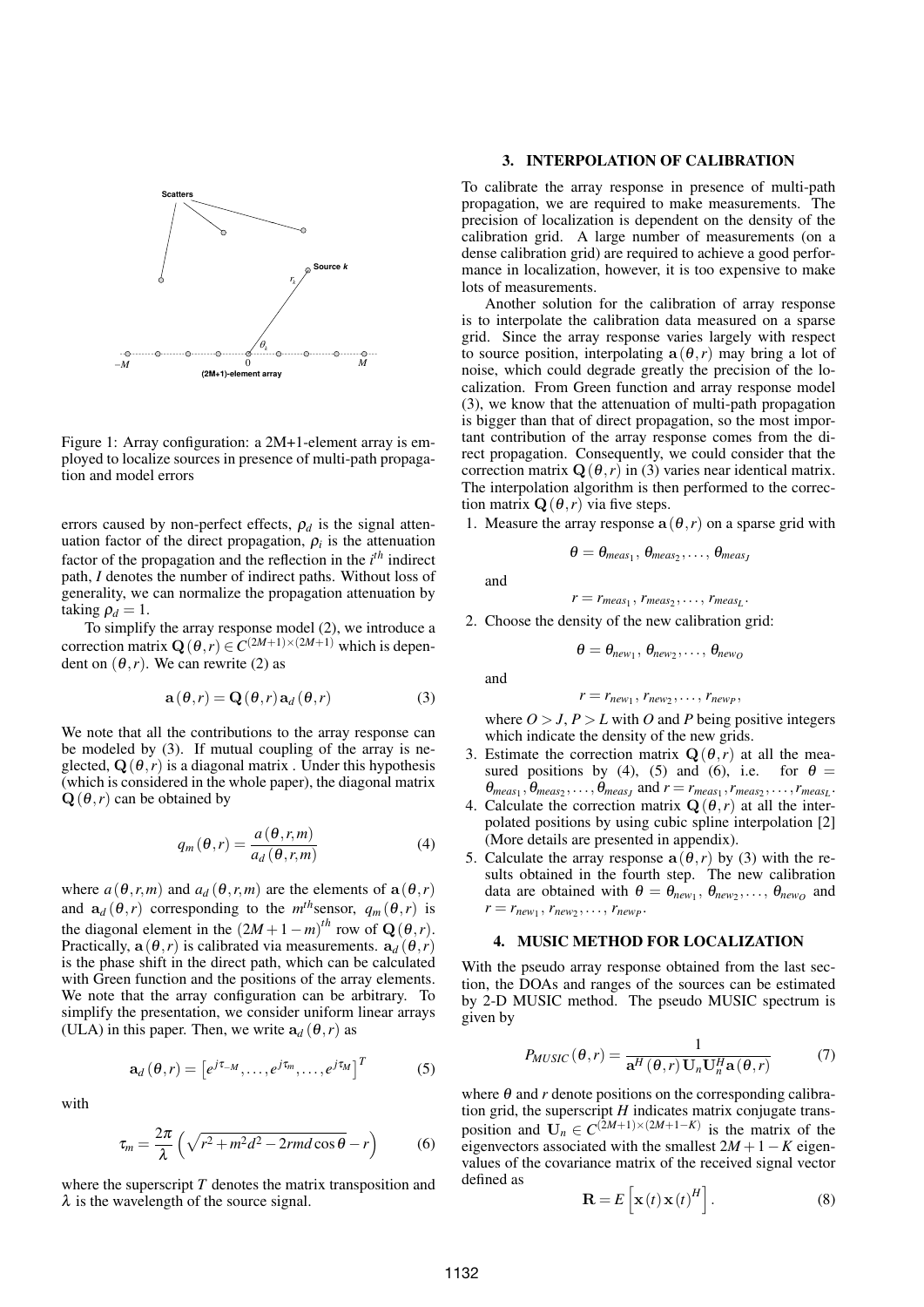

Figure 2: Four calibration strategies are compared in terms of the RMSE of the estimates for 2 moving sources: noncalibration (solid line); true calibration (dotted line); 4 spline interpolation (dashed line); 16 spline interpolation (dashdot line).

Since the array response to the source locations spans the signal subspace of the covariance matrix, the peaks of the pseudo MUSIC spectrum in (7) imply the source positions.

## 5. NUMERICAL RESULTS

In this section, two simulations are carried out to test the performance of the proposed calibration method.

#### 5.1 Calibration by interpolation

First, we employ a 5-element sensor array to localize 2 moving sources: one moving from 15 $\degree$  to 85 $\degree$ ; the other moving from 165° to 95°. The distance between the sources and the array is fixed at  $3\lambda$ . The inter-element spacing of the array is  $\lambda/4$ . Two scatters are placed at  $(50^{\circ}, 5.5\lambda)$  and  $(100^{\circ}, 5.2\lambda)$ with their reflection coefficients being  $0.15+0.2j$  and  $0.2−$ 0.1 *j* respectively. 100 runs of independent Monte Carlo experiments are carried out for signal to noise ratios (SNRs) of the received signal fixing at 10dB. 200 snapshots are used for the estimation of the covariance matrix of the received signal. The results are obtained via MUSIC method using four different calibration strategies:

- Non-calibration: No calibration is performed. The array response is considered to be the phase shift due to the direct propagation.
- True-calibration: 81 measurements are taken from 10° to 170 $\degree$  with interval of 2 $\degree$ .



Figure 3: RMSE of DOA estimation versus SNR of measurement noise: spline interpolated calibration (solid); true calibration (dotted)

- 4-spline-interpolation: 21 measurements are taken from 10◦ to 170◦ with interval of 8◦ . With spline interpolation, 81 points are finally calibrated for the localization (with interval of  $2^\circ$ ).
- 16-spline-interpolation: The same measurements are taken as 4-spline interpolation. 321 points are finally calibrated from  $10^\circ$  to  $170^\circ$  (with interval of 0.5°)

The results of this simulation are demonstrated in Fig. 2 in terms of the Root Mean Square Errors (RMSE) of the estimates. We can see that the results from non-calibrated data are largely biased due to the model errors. An accordance is shown between the results from true-calibration data and the 4-spline-interpolation calibration data, because the same density of calibration is used in these two strategies. The results from 16-spline-interpolation calibration data are better than the others because a denser calibration grid is chosen.

#### 5.2 Interpolating-based Calibration in existence of noise

Since the calibration of the array response is performed via measurements, noise is unavoidable in the measurement data. In this simulation, we carry out 200 independents trials to test the performance of the proposed calibration method in presence of measurement noise. A 5-element sensor linear array is employed to localize 2 sources with their positions being  $(70.3^{\circ}, 2.93\lambda)$  and  $(109.3^{\circ}, 4.12\lambda)$ . The interelement spacing of the array is  $\lambda/4$ . Two scatters are placed at  $(50^\circ, 5.5\lambda)$  and  $(100^\circ, 5.2\lambda)$  with their reflection coefficients being  $0.25 + 0.2j$  and  $0.3 - 0.1j$  respectively. The SNR of the received signal is 10 dB and 200 snapshots are used for the estimation of the covariance matrix. Additive white Gaussian noise is considered in the measurement data (i.e. the vectors  $a(\theta, r)$  in the first step of the algorithm in section 3) with the SNR varying from 0dB to 30dB. The results from two calibration strategies are compared:

- **True-calibration:**  $81 \times 81$  measurements are taken from 50° to 130° and from 1λ to 5λ (every 1° and 0.05λ).
- **Spline-interpolation:**  $21 \times 21$  measurements are taken from 50° to 130° and from 1λ to 5λ (every 4° and 0.2λ). With spline functions,  $81 \times 81$  points are totally calibrated by interpolating the noisy measurement data.(every 1° and  $0.05\lambda$ ).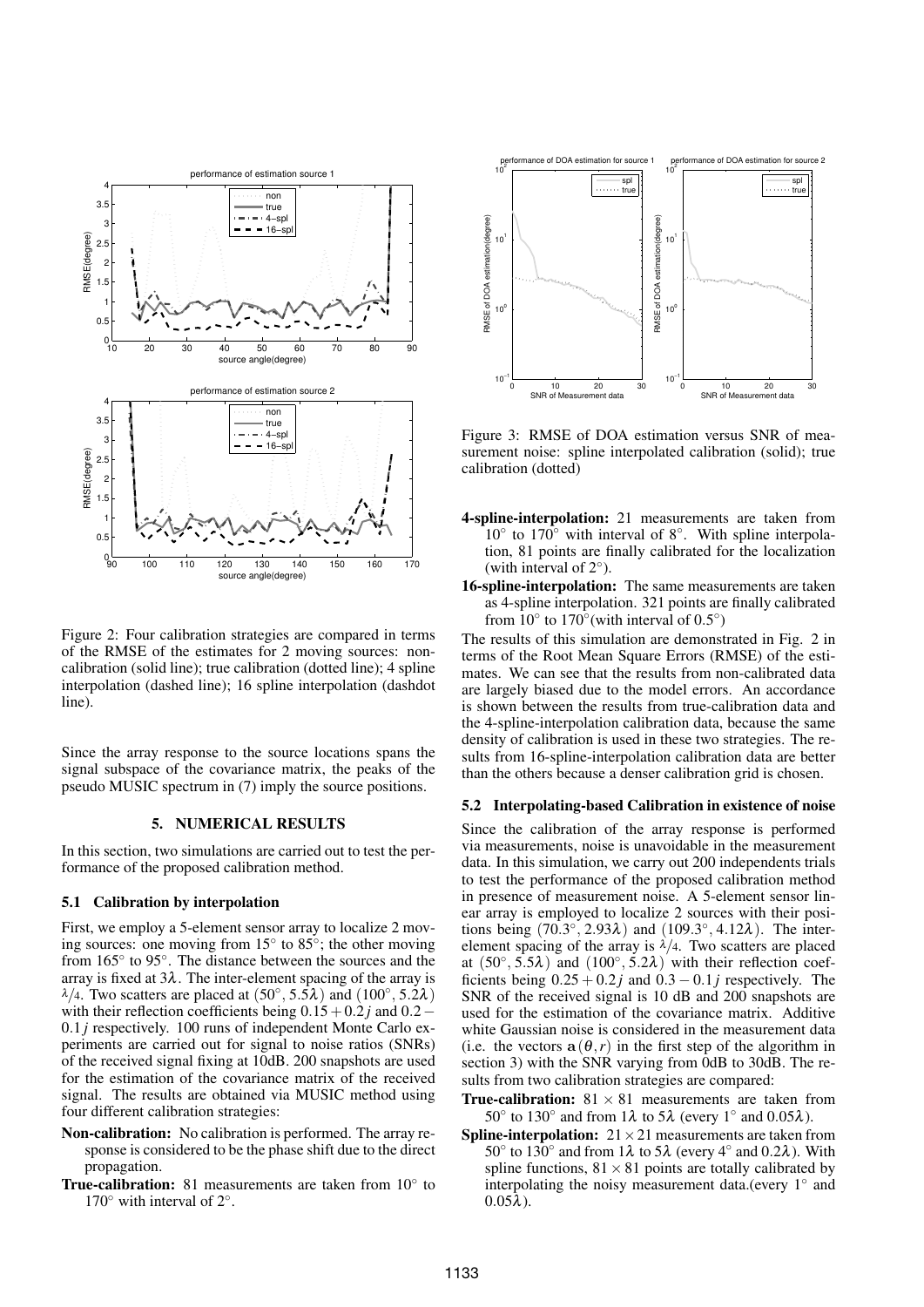

Figure 4: RMSE of range estimation versus SNR of measurement noise: spline interpolated calibration (solid); true calibration (dotted)

The results are demonstrated in Fig. 3 and Fig. 4 in terms of the RMSE of the estimates. Since the same calibration density is used, an accordance between the two calibration strategies is found from the results. The simulation results shows that the proposed interpolation-based calibration method has a good performance in presence of measurement noise.

#### 6. CONCLUSION

We present an interpolation-based method to calibrate the array response in near-field source localization. From an analysis on the signal model, new pseudo calibration data are obtained by interpolating the correction matrix, which allows us to calibrate the array response on a dense grid with a small number of measurements. The proposed approach is shown to have good performance.

#### **REFERENCES**

- [1] J. Capon, "High resolution frequency-wavenumber spectrum analysis", *Proceeding of IEEE*, pp. 1408- 1418, 1969.
- [2] C. De Boor, *A Practical Guide to Splines,* New York, Springer-Verlag, 2001
- [3] H. He, Y. Wang*,* J. Saillard, "A high resolution method of source localization in near-field by using focusing technique", *European signal processing conference*, Lausanne, Switzerland, Aug. 2008.
- [4] H. He, Y. Wang, J. Saillard, "Near-field Source localization by Using Focusing Technique", *EURASIP Journal of Advances in Signal Processing*, Vol. 2008, Article ID 461517, 2008.
- [5] H. Krim and M. Viberg, "Two decades of array signal processing research: the parametric approach", *IEEE Signal Processing magazine*, vol. 13, Issue 4, pp. 67- 94, Jul. 1996.
- [6] A. Leshem and M. Wax, "Array calibration in the presence of multipath", IEEE transaction on Signal Processing, Vol. 48, Issue 1, pp. 53-59, Jan. 2000.
- [7] Q. Li, L. Gan and Z. Ye, "An overview of selfcalibration in sensor array processing", *IEEE 6th Inter-*

*national symposium on antennas, propagation and EM Theory*, pp.279-282, Beijing, China, Oct. 2003.

- [8] A. Lundgren, M. Lanne and M. Viberg, "Two step ES-PRIT with compensation for modeling errors using a sparse calibration grid", *IEEE 2007 International conference on acoustics, speech and signal processing*, Honolulu, HI, USA, vol. 2, pp. II-1045-II-1048, Apr. 2007.
- [9] J. Pierre and M. Kaveh, "Experimental performance of calibration and direction-finding algorithms", *IEEE 1991 International conference on acoustics, speech and signal processing*, vol. 2, pp. 1365-1368, Apr. 1991.
- [10] P. Stoica and A. Nehorai, "MUSIC Maximum likelihood and Cramer-Rao bound," IEEE Transaction on Acoustics, Speech and Signal Processing, vol. 37, no. 5, pp. 720-741, May 1989.
- [11] A.L. Swindlehurst, T. Kailath, "A performance analysis of subspace-based methods in the presence of model errors. I. The MUSIC algorithm", *IEEE Transaction on Signal Processing*, vol. 40, Issue 7, pp. 1758-1774, Jul. 1992.
- [12] A.L. Swindlehurst, T. Kailath, "A performance analysis of subspace-based methods in the presence of model error. II. Multidimensional algorithms", *IEEE Transaction on Signal Processing*, vol. 41, Issue 9, pp. 2882- 2890, Sep. 1993.
- [13] W. Zhi and M. Y. Chia, "Near-field source localization via symmetric subarrays", *IEEE Signal Processing Letters*, vol. 14. no. 6, pp. 409-412, Jun. 2007.

#### APPENDIX

#### A. CUBIC SPLINE INTERPOLATION

#### A.1 Definition

Given  $n+1$  distinct knots  $x_i$  such that

$$
x_0 < x_1 < \dots < x_{n-1} < x_n, \tag{A-1}
$$

with  $n+1$  knot values  $y_i$ , a cubic spline function  $S(x)$  is a piecewise-defined function

$$
S(x) = \begin{cases} S_0(x) & x \in [x_0, x_1] \\ S_1(x) & x \in [x_1, x_2] \\ \vdots & \vdots \\ S_{n-1}(x) & x \in [x_{n-1}, x_n] \end{cases}
$$
(A-2)

which satisfies the following conditions:

- 1. The interpolating property,  $S(x_i) = y_i$
- 2. The splines to join up,  $S_{i-1}(x_i) = S_i(x_i) = y_i, i = 1, ..., n-$ 1

The n cubic polynomial pieces are written as

$$
S_i(x_i) = a_i + b_i(x - x_i) + c_i(x - x_i)^2 + d_i(x - x_i)^3, \quad (A-3)
$$

for  $i = 1, \ldots, n - 1$ , where  $a_i, b_i, c_i$  and  $d_i$  represent 4n unknown coefficients. With the three conditions in the definition, 4*n* − 2 equations are known. To solve the polynomial group (A-3), two more conditions can be imposed upon the problem.